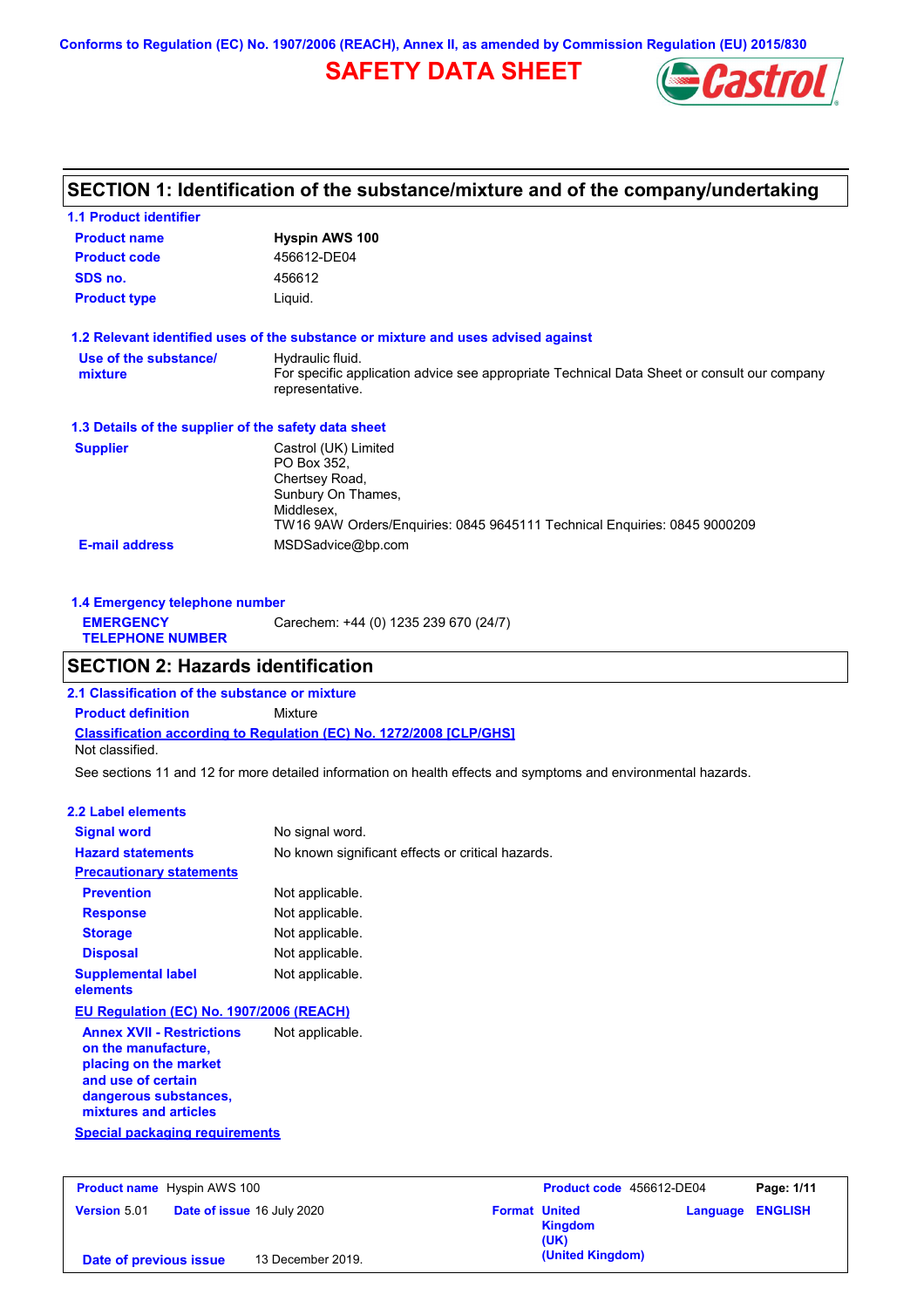## **SECTION 2: Hazards identification**

| <b>Containers to be fitted</b><br>with child-resistant<br>fastenings                                                     | Not applicable.                                                                                                                                                                                                                                                                        |  |  |  |  |
|--------------------------------------------------------------------------------------------------------------------------|----------------------------------------------------------------------------------------------------------------------------------------------------------------------------------------------------------------------------------------------------------------------------------------|--|--|--|--|
| <b>Tactile warning of danger</b>                                                                                         | Not applicable.                                                                                                                                                                                                                                                                        |  |  |  |  |
| 2.3 Other hazards                                                                                                        |                                                                                                                                                                                                                                                                                        |  |  |  |  |
| <b>Results of PBT and vPvB</b><br>assessment                                                                             | Product does not meet the criteria for PBT or vPvB according to Regulation (EC) No. 1907/2006,<br>Annex XIII.                                                                                                                                                                          |  |  |  |  |
| <b>Product meets the criteria</b><br>for PBT or vPvB according<br>to Regulation (EC) No.<br><b>1907/2006, Annex XIII</b> | This mixture does not contain any substances that are assessed to be a PBT or a vPvB.                                                                                                                                                                                                  |  |  |  |  |
| Other hazards which do<br>not result in classification                                                                   | Defatting to the skin.<br>Note: High Pressure Applications<br>Injections through the skin resulting from contact with the product at high pressure constitute a<br>major medical emergency.<br>See 'Notes to physician' under First-Aid Measures, Section 4 of this Safety Data Sheet. |  |  |  |  |

### **SECTION 3: Composition/information on ingredients**

Mixture

#### **3.2 Mixtures**

**Product definition**

Highly refined base oil (IP 346 DMSO extract < 3%). Proprietary performance additives.

#### **This product does not contain any hazardous ingredients at or above regulated thresholds.**

### **SECTION 4: First aid measures**

## **4.1 Description of first aid measures**

| <b>Eye contact</b>                | In case of contact, immediately flush eyes with plenty of water for at least 15 minutes. Eyelids<br>should be held away from the eyeball to ensure thorough rinsing. Check for and remove any<br>contact lenses. Get medical attention. |
|-----------------------------------|-----------------------------------------------------------------------------------------------------------------------------------------------------------------------------------------------------------------------------------------|
| <b>Skin contact</b>               | Wash skin thoroughly with soap and water or use recognised skin cleanser. Remove<br>contaminated clothing and shoes. Wash clothing before reuse. Clean shoes thoroughly before<br>reuse. Get medical attention if irritation develops.  |
| <b>Inhalation</b>                 | If inhaled, remove to fresh air. Get medical attention if symptoms occur.                                                                                                                                                               |
| <b>Ingestion</b>                  | Do not induce vomiting unless directed to do so by medical personnel. Get medical attention if<br>symptoms occur.                                                                                                                       |
| <b>Protection of first-aiders</b> | No action shall be taken involving any personal risk or without suitable training.                                                                                                                                                      |

#### **4.2 Most important symptoms and effects, both acute and delayed**

See Section 11 for more detailed information on health effects and symptoms. **Potential acute health effects Inhalation** Vapour inhalation under ambient conditions is not normally a problem due to low vapour pressure. **Ingestion** No known significant effects or critical hazards. **Skin contact** Defatting to the skin. May cause skin dryness and irritation. **Eye contact** No known significant effects or critical hazards. **Delayed and immediate effects as well as chronic effects from short and long-term exposure Inhalation Ingestion Skin contact Eye contact** Overexposure to the inhalation of airborne droplets or aerosols may cause irritation of the respiratory tract. Ingestion of large quantities may cause nausea and diarrhoea. Prolonged or repeated contact can defat the skin and lead to irritation and/or dermatitis. Potential risk of transient stinging or redness if accidental eye contact occurs.

#### **4.3 Indication of any immediate medical attention and special treatment needed**

| <b>Product name</b> Hyspin AWS 100 |                                   | Product code 456612-DE04 |                      | Page: 2/11             |                         |  |
|------------------------------------|-----------------------------------|--------------------------|----------------------|------------------------|-------------------------|--|
| <b>Version 5.01</b>                | <b>Date of issue 16 July 2020</b> |                          | <b>Format United</b> | <b>Kingdom</b><br>(UK) | <b>Language ENGLISH</b> |  |
| Date of previous issue             |                                   | 13 December 2019.        |                      | (United Kingdom)       |                         |  |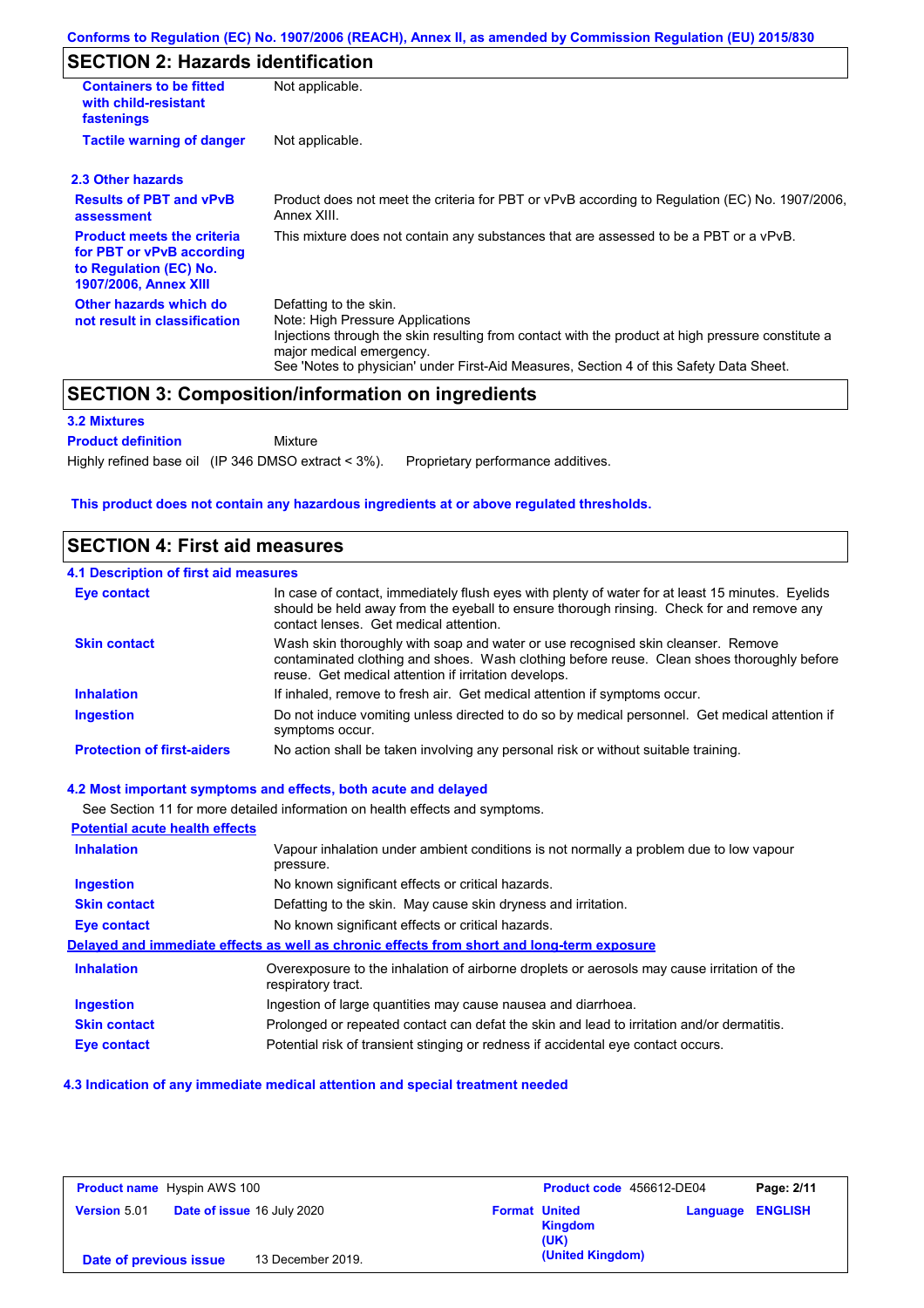# **SECTION 4: First aid measures**

| <b>Notes to physician</b>          | Treatment should in general be symptomatic and directed to relieving any effects.<br>Note: High Pressure Applications<br>Injections through the skin resulting from contact with the product at high pressure constitute a<br>major medical emergency. Injuries may not appear serious at first but within a few hours tissue<br>becomes swollen, discoloured and extremely painful with extensive subcutaneous necrosis.<br>Surgical exploration should be undertaken without delay. Thorough and extensive debridement<br>of the wound and underlying tissue is necessary to minimise tissue loss and prevent or limit<br>permanent damage. Note that high pressure may force the product considerable distances<br>along tissue planes. |
|------------------------------------|--------------------------------------------------------------------------------------------------------------------------------------------------------------------------------------------------------------------------------------------------------------------------------------------------------------------------------------------------------------------------------------------------------------------------------------------------------------------------------------------------------------------------------------------------------------------------------------------------------------------------------------------------------------------------------------------------------------------------------------------|
| CECTION E. Einefinkting measonings |                                                                                                                                                                                                                                                                                                                                                                                                                                                                                                                                                                                                                                                                                                                                            |

## **SECTION 5: Firefighting measures**

| 5.1 Extinguishing media                                                                                                                                                                                                                                                                                                                                                                                                       |                                                                                                                          |  |  |
|-------------------------------------------------------------------------------------------------------------------------------------------------------------------------------------------------------------------------------------------------------------------------------------------------------------------------------------------------------------------------------------------------------------------------------|--------------------------------------------------------------------------------------------------------------------------|--|--|
| <b>Suitable extinguishing</b><br>media                                                                                                                                                                                                                                                                                                                                                                                        | In case of fire, use foam, dry chemical or carbon dioxide extinguisher or spray.                                         |  |  |
| <b>Unsuitable extinguishing</b><br>media                                                                                                                                                                                                                                                                                                                                                                                      | Do not use water jet. The use of a water jet may cause the fire to spread by splashing the<br>burning product.           |  |  |
| 5.2 Special hazards arising from the substance or mixture                                                                                                                                                                                                                                                                                                                                                                     |                                                                                                                          |  |  |
| <b>Hazards from the</b><br>In a fire or if heated, a pressure increase will occur and the container may burst.<br>substance or mixture                                                                                                                                                                                                                                                                                        |                                                                                                                          |  |  |
| <b>Hazardous combustion</b>                                                                                                                                                                                                                                                                                                                                                                                                   | Combustion products may include the following:<br>carbon oxides (CO, CO <sub>2</sub> ) (carbon monoxide, carbon dioxide) |  |  |
| products                                                                                                                                                                                                                                                                                                                                                                                                                      |                                                                                                                          |  |  |
| 5.3 Advice for firefighters                                                                                                                                                                                                                                                                                                                                                                                                   |                                                                                                                          |  |  |
| <b>Special precautions for</b><br>No action shall be taken involving any personal risk or without suitable training. Promptly<br>isolate the scene by removing all persons from the vicinity of the incident if there is a fire.<br>fire-fighters                                                                                                                                                                             |                                                                                                                          |  |  |
| <b>Special protective</b><br>Fire-fighters should wear appropriate protective equipment and self-contained breathing<br>apparatus (SCBA) with a full face-piece operated in positive pressure mode. Clothing for fire-<br>equipment for fire-fighters<br>fighters (including helmets, protective boots and gloves) conforming to European standard EN<br>469 will provide a basic level of protection for chemical incidents. |                                                                                                                          |  |  |

## **SECTION 6: Accidental release measures**

|                                                          | 6.1 Personal precautions, protective equipment and emergency procedures                                                                                                                                                                                                                                                                                                                        |
|----------------------------------------------------------|------------------------------------------------------------------------------------------------------------------------------------------------------------------------------------------------------------------------------------------------------------------------------------------------------------------------------------------------------------------------------------------------|
| For non-emergency<br>personnel                           | No action shall be taken involving any personal risk or without suitable training. Evacuate<br>surrounding areas. Keep unnecessary and unprotected personnel from entering. Do not touch<br>or walk through spilt material. Floors may be slippery; use care to avoid falling. Put on<br>appropriate personal protective equipment.                                                            |
| For emergency responders                                 | If specialised clothing is required to deal with the spillage, take note of any information in<br>Section 8 on suitable and unsuitable materials. See also the information in "For non-<br>emergency personnel".                                                                                                                                                                               |
| <b>6.2 Environmental</b><br>precautions                  | Avoid dispersal of spilt material and runoff and contact with soil, waterways, drains and sewers.<br>Inform the relevant authorities if the product has caused environmental pollution (sewers,<br>waterways, soil or air).                                                                                                                                                                    |
| 6.3 Methods and material for containment and cleaning up |                                                                                                                                                                                                                                                                                                                                                                                                |
| <b>Small spill</b>                                       | Stop leak if without risk. Move containers from spill area. Absorb with an inert material and<br>place in an appropriate waste disposal container. Dispose of via a licensed waste disposal<br>contractor.                                                                                                                                                                                     |
| <b>Large spill</b>                                       | Stop leak if without risk. Move containers from spill area. Prevent entry into sewers, water<br>courses, basements or confined areas. Contain and collect spillage with non-combustible,<br>absorbent material e.g. sand, earth, vermiculite or diatomaceous earth and place in container<br>for disposal according to local regulations. Dispose of via a licensed waste disposal contractor. |
| 6.4 Reference to other<br><b>sections</b>                | See Section 1 for emergency contact information.<br>See Section 5 for firefighting measures.<br>See Section 8 for information on appropriate personal protective equipment.<br>See Section 12 for environmental precautions.<br>See Section 13 for additional waste treatment information.                                                                                                     |

| <b>Product name</b> Hyspin AWS 100 |                            | Product code 456612-DE04 |                      | Page: 3/11       |                         |  |
|------------------------------------|----------------------------|--------------------------|----------------------|------------------|-------------------------|--|
| <b>Version 5.01</b>                | Date of issue 16 July 2020 |                          | <b>Format United</b> | Kingdom<br>(UK)  | <b>Language ENGLISH</b> |  |
| Date of previous issue             |                            | 13 December 2019.        |                      | (United Kingdom) |                         |  |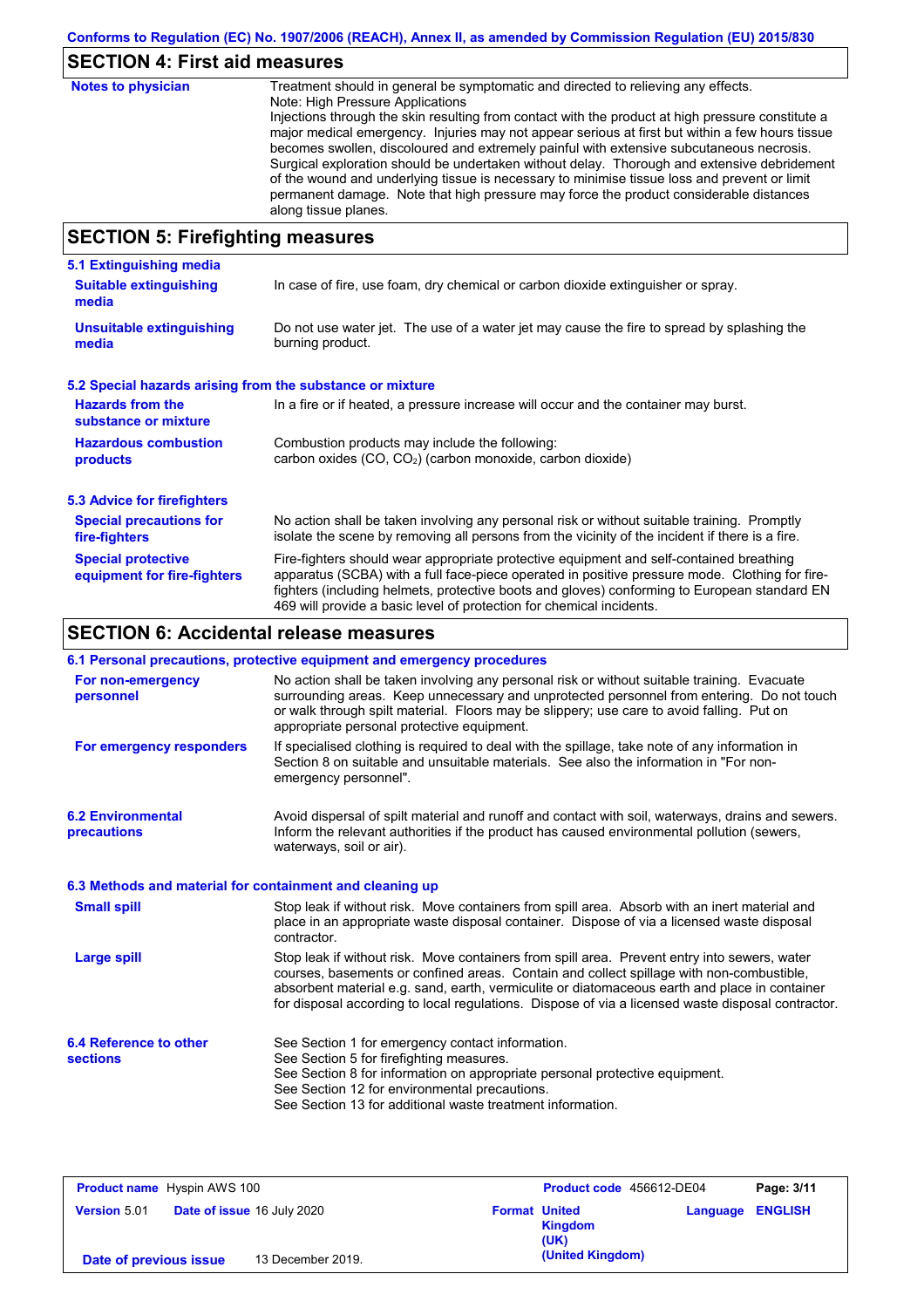## **SECTION 7: Handling and storage**

| <b>Recommendations</b>                                                                                                                                                                                                                                                                                                                                               | See section 1.2 and Exposure scenarios in annex, if applicable.                                                                                                                                                                                                                                                                                                                                                                                                                          |  |  |  |
|----------------------------------------------------------------------------------------------------------------------------------------------------------------------------------------------------------------------------------------------------------------------------------------------------------------------------------------------------------------------|------------------------------------------------------------------------------------------------------------------------------------------------------------------------------------------------------------------------------------------------------------------------------------------------------------------------------------------------------------------------------------------------------------------------------------------------------------------------------------------|--|--|--|
| 7.3 Specific end use(s)                                                                                                                                                                                                                                                                                                                                              |                                                                                                                                                                                                                                                                                                                                                                                                                                                                                          |  |  |  |
| <b>Not suitable</b>                                                                                                                                                                                                                                                                                                                                                  | Prolonged exposure to elevated temperature.                                                                                                                                                                                                                                                                                                                                                                                                                                              |  |  |  |
| <b>7.2 Conditions for safe</b><br>storage, including any<br><i>incompatibilities</i>                                                                                                                                                                                                                                                                                 | Store in accordance with local requiations. Store in a dry, cool and well-ventilated area, away<br>from incompatible materials (see Section 10). Keep away from heat and direct sunlight. Keep<br>container tightly closed and sealed until ready for use. Containers that have been opened must<br>be carefully resealed and kept upright to prevent leakage. Store and use only in equipment/<br>containers designed for use with this product. Do not store in unlabelled containers. |  |  |  |
| Eating, drinking and smoking should be prohibited in areas where this material is handled.<br><b>Advice on general</b><br>stored and processed. Wash thoroughly after handling. Remove contaminated clothing and<br>occupational hygiene<br>protective equipment before entering eating areas. See also Section 8 for additional<br>information on hygiene measures. |                                                                                                                                                                                                                                                                                                                                                                                                                                                                                          |  |  |  |
| Put on appropriate personal protective equipment.<br><b>Protective measures</b>                                                                                                                                                                                                                                                                                      |                                                                                                                                                                                                                                                                                                                                                                                                                                                                                          |  |  |  |
| 7.1 Precautions for safe handling                                                                                                                                                                                                                                                                                                                                    |                                                                                                                                                                                                                                                                                                                                                                                                                                                                                          |  |  |  |

## **SECTION 8: Exposure controls/personal protection**

#### **8.1 Control parameters**

**Occupational exposure limits** No exposure limit value known.

No exposure limit value known.

Whilst specific OELs for certain components may be shown in this section, other components may be present in any mist, vapour or dust produced. Therefore, the specific OELs may not be applicable to the product as a whole and are provided for guidance only.

**Recommended monitoring procedures** If this product contains ingredients with exposure limits, personal, workplace atmosphere or biological monitoring may be required to determine the effectiveness of the ventilation or other control measures and/or the necessity to use respiratory protective equipment. Reference should be made to monitoring standards, such as the following: European Standard EN 689 (Workplace atmospheres - Guidance for the assessment of exposure by inhalation to chemical agents for comparison with limit values and measurement strategy) European Standard EN 14042 (Workplace atmospheres - Guide for the application and use of procedures for the assessment of exposure to chemical and biological agents) European Standard EN 482 (Workplace atmospheres - General requirements for the performance of procedures for the measurement of chemical agents) Reference to national guidance documents for methods for the determination of hazardous substances will also be required.

#### **Derived No Effect Level**

No DNELs/DMELs available.

#### **Predicted No Effect Concentration**

No PNECs available

#### **8.2 Exposure controls**

| <b>Appropriate engineering</b><br><b>controls</b> | Provide exhaust ventilation or other engineering controls to keep the relevant airborne<br>concentrations below their respective occupational exposure limits.<br>All activities involving chemicals should be assessed for their risks to health, to ensure<br>exposures are adequately controlled. Personal protective equipment should only be considered<br>after other forms of control measures (e.g. engineering controls) have been suitably evaluated.<br>Personal protective equipment should conform to appropriate standards, be suitable for use, be<br>kept in good condition and properly maintained.<br>Your supplier of personal protective equipment should be consulted for advice on selection and<br>appropriate standards. For further information contact your national organisation for standards.<br>The final choice of protective equipment will depend upon a risk assessment. It is important to<br>ensure that all items of personal protective equipment are compatible. |                      |                          |          |                |
|---------------------------------------------------|---------------------------------------------------------------------------------------------------------------------------------------------------------------------------------------------------------------------------------------------------------------------------------------------------------------------------------------------------------------------------------------------------------------------------------------------------------------------------------------------------------------------------------------------------------------------------------------------------------------------------------------------------------------------------------------------------------------------------------------------------------------------------------------------------------------------------------------------------------------------------------------------------------------------------------------------------------------------------------------------------------|----------------------|--------------------------|----------|----------------|
| <b>Individual protection measures</b>             |                                                                                                                                                                                                                                                                                                                                                                                                                                                                                                                                                                                                                                                                                                                                                                                                                                                                                                                                                                                                         |                      |                          |          |                |
| <b>Hygiene measures</b>                           | Wash hands, forearms and face thoroughly after handling chemical products, before eating,<br>smoking and using the lavatory and at the end of the working period. Ensure that eyewash<br>stations and safety showers are close to the workstation location.                                                                                                                                                                                                                                                                                                                                                                                                                                                                                                                                                                                                                                                                                                                                             |                      |                          |          |                |
| <b>Respiratory protection</b>                     | In case of insufficient ventilation, wear suitable respiratory equipment.<br>The correct choice of respiratory protection depends upon the chemicals being handled, the<br>conditions of work and use, and the condition of the respiratory equipment. Safety procedures<br>should be developed for each intended application. Respiratory protection equipment should<br>therefore be chosen in consultation with the supplier/manufacturer and with a full assessment<br>of the working conditions.                                                                                                                                                                                                                                                                                                                                                                                                                                                                                                   |                      |                          |          |                |
| <b>Product name</b> Hyspin AWS 100                |                                                                                                                                                                                                                                                                                                                                                                                                                                                                                                                                                                                                                                                                                                                                                                                                                                                                                                                                                                                                         |                      | Product code 456612-DE04 |          | Page: 4/11     |
| <b>Version 5.01</b><br>Date of issue 16 July 2020 |                                                                                                                                                                                                                                                                                                                                                                                                                                                                                                                                                                                                                                                                                                                                                                                                                                                                                                                                                                                                         | <b>Format United</b> | <b>Kingdom</b><br>(UK)   | Language | <b>ENGLISH</b> |
| Date of previous issue                            | 13 December 2019.                                                                                                                                                                                                                                                                                                                                                                                                                                                                                                                                                                                                                                                                                                                                                                                                                                                                                                                                                                                       |                      | (United Kingdom)         |          |                |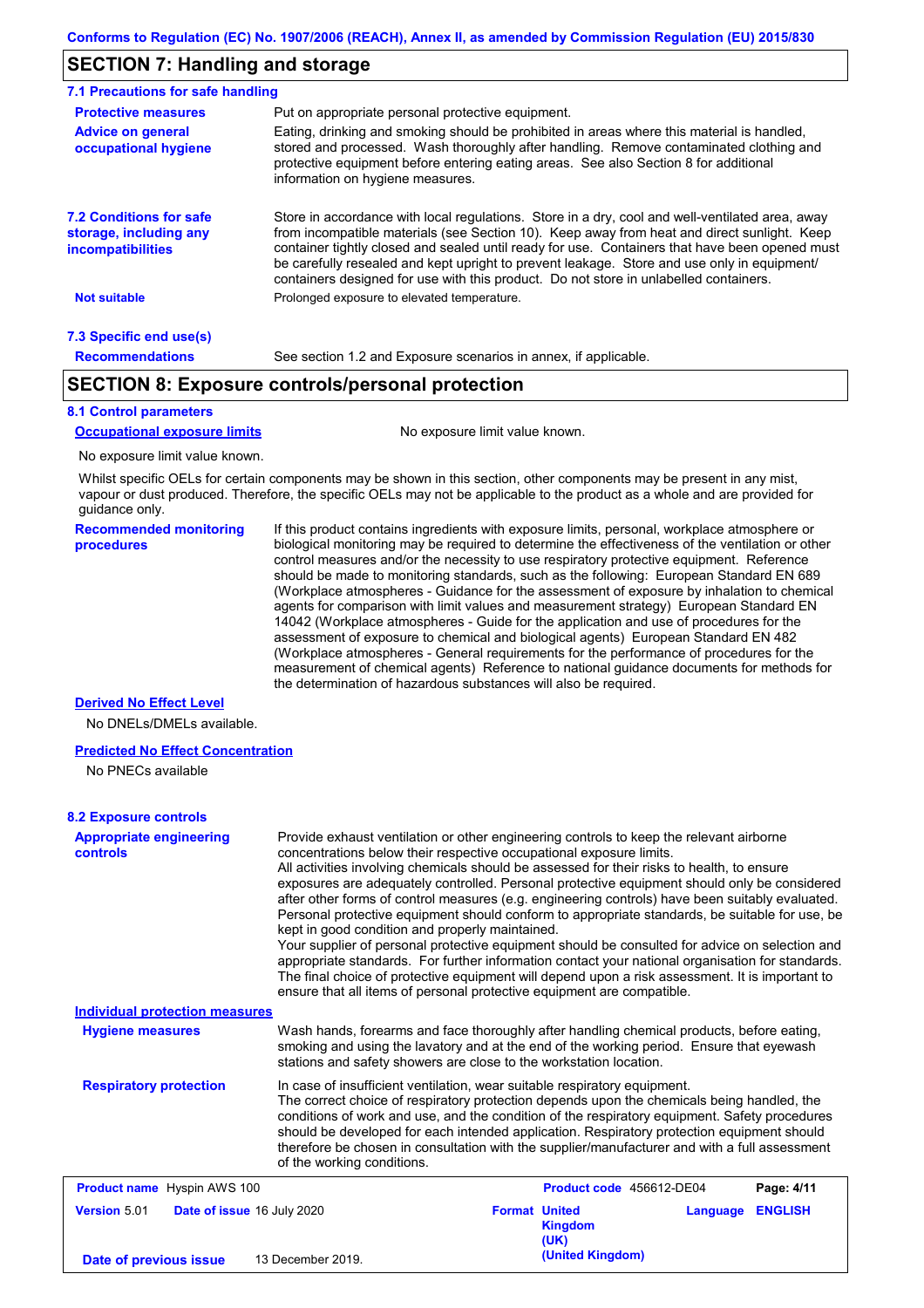## **SECTION 8: Exposure controls/personal protection**

| <b>Eye/face protection</b><br><b>Skin protection</b> | Safety glasses with side shields.                                                                                                                                                                                                                                                                                                                                                                                                                                                                                                                                                                                                                 |                                                |                  |            |  |  |
|------------------------------------------------------|---------------------------------------------------------------------------------------------------------------------------------------------------------------------------------------------------------------------------------------------------------------------------------------------------------------------------------------------------------------------------------------------------------------------------------------------------------------------------------------------------------------------------------------------------------------------------------------------------------------------------------------------------|------------------------------------------------|------------------|------------|--|--|
| <b>Hand protection</b>                               | <b>General Information:</b>                                                                                                                                                                                                                                                                                                                                                                                                                                                                                                                                                                                                                       |                                                |                  |            |  |  |
|                                                      | Because specific work environments and material handling practices vary, safety procedures<br>should be developed for each intended application. The correct choice of protective gloves<br>depends upon the chemicals being handled, and the conditions of work and use. Most gloves<br>provide protection for only a limited time before they must be discarded and replaced (even the<br>best chemically resistant gloves will break down after repeated chemical exposures).                                                                                                                                                                  |                                                |                  |            |  |  |
|                                                      | Gloves should be chosen in consultation with the supplier / manufacturer and taking account of<br>a full assessment of the working conditions.                                                                                                                                                                                                                                                                                                                                                                                                                                                                                                    |                                                |                  |            |  |  |
|                                                      | Recommended: Nitrile gloves.<br><b>Breakthrough time:</b>                                                                                                                                                                                                                                                                                                                                                                                                                                                                                                                                                                                         |                                                |                  |            |  |  |
|                                                      | Breakthrough time data are generated by glove manufacturers under laboratory test conditions<br>and represent how long a glove can be expected to provide effective permeation resistance. It<br>is important when following breakthrough time recommendations that actual workplace<br>conditions are taken into account. Always consult with your glove supplier for up-to-date<br>technical information on breakthrough times for the recommended glove type.<br>Our recommendations on the selection of gloves are as follows:                                                                                                                |                                                |                  |            |  |  |
|                                                      | Continuous contact:                                                                                                                                                                                                                                                                                                                                                                                                                                                                                                                                                                                                                               |                                                |                  |            |  |  |
|                                                      | Gloves with a minimum breakthrough time of 240 minutes, or >480 minutes if suitable gloves<br>can be obtained.<br>If suitable gloves are not available to offer that level of protection, gloves with shorter<br>breakthrough times may be acceptable as long as appropriate glove maintenance and<br>replacement regimes are determined and adhered to.                                                                                                                                                                                                                                                                                          |                                                |                  |            |  |  |
|                                                      | Short-term / splash protection:<br>Recommended breakthrough times as above.<br>It is recognised that for short-term, transient exposures, gloves with shorter breakthrough times<br>may commonly be used. Therefore, appropriate maintenance and replacement regimes must<br>be determined and rigorously followed.                                                                                                                                                                                                                                                                                                                               |                                                |                  |            |  |  |
|                                                      |                                                                                                                                                                                                                                                                                                                                                                                                                                                                                                                                                                                                                                                   |                                                |                  |            |  |  |
|                                                      | <b>Glove Thickness:</b>                                                                                                                                                                                                                                                                                                                                                                                                                                                                                                                                                                                                                           |                                                |                  |            |  |  |
|                                                      | For general applications, we recommend gloves with a thickness typically greater than 0.35 mm.                                                                                                                                                                                                                                                                                                                                                                                                                                                                                                                                                    |                                                |                  |            |  |  |
|                                                      | It should be emphasised that glove thickness is not necessarily a good predictor of glove<br>resistance to a specific chemical, as the permeation efficiency of the glove will be dependent<br>on the exact composition of the glove material. Therefore, glove selection should also be based<br>on consideration of the task requirements and knowledge of breakthrough times.<br>Glove thickness may also vary depending on the glove manufacturer, the glove type and the<br>glove model. Therefore, the manufacturers' technical data should always be taken into account<br>to ensure selection of the most appropriate glove for the task. |                                                |                  |            |  |  |
|                                                      | Note: Depending on the activity being conducted, gloves of varying thickness may be required<br>for specific tasks. For example:                                                                                                                                                                                                                                                                                                                                                                                                                                                                                                                  |                                                |                  |            |  |  |
|                                                      | • Thinner gloves (down to 0.1 mm or less) may be required where a high degree of manual<br>dexterity is needed. However, these gloves are only likely to give short duration protection and<br>would normally be just for single use applications, then disposed of.                                                                                                                                                                                                                                                                                                                                                                              |                                                |                  |            |  |  |
|                                                      | • Thicker gloves (up to 3 mm or more) may be required where there is a mechanical (as well<br>as a chemical) risk i.e. where there is abrasion or puncture potential.                                                                                                                                                                                                                                                                                                                                                                                                                                                                             |                                                |                  |            |  |  |
| <b>Skin and body</b>                                 | Use of protective clothing is good industrial practice.<br>Personal protective equipment for the body should be selected based on the task being<br>performed and the risks involved and should be approved by a specialist before handling this<br>product.                                                                                                                                                                                                                                                                                                                                                                                      |                                                |                  |            |  |  |
|                                                      | Cotton or polyester/cotton overalls will only provide protection against light superficial<br>contamination that will not soak through to the skin. Overalls should be laundered on a regular<br>basis. When the risk of skin exposure is high (e.g. when cleaning up spillages or if there is a<br>risk of splashing) then chemical resistant aprons and/or impervious chemical suits and boots<br>will be required.                                                                                                                                                                                                                             |                                                |                  |            |  |  |
| <b>Product name</b> Hyspin AWS 100                   |                                                                                                                                                                                                                                                                                                                                                                                                                                                                                                                                                                                                                                                   | Product code 456612-DE04                       |                  | Page: 5/11 |  |  |
| <b>Version 5.01</b><br>Date of issue 16 July 2020    |                                                                                                                                                                                                                                                                                                                                                                                                                                                                                                                                                                                                                                                   | <b>Format United</b><br><b>Kingdom</b><br>(UK) | Language ENGLISH |            |  |  |
| Date of previous issue                               | 13 December 2019.                                                                                                                                                                                                                                                                                                                                                                                                                                                                                                                                                                                                                                 | (United Kingdom)                               |                  |            |  |  |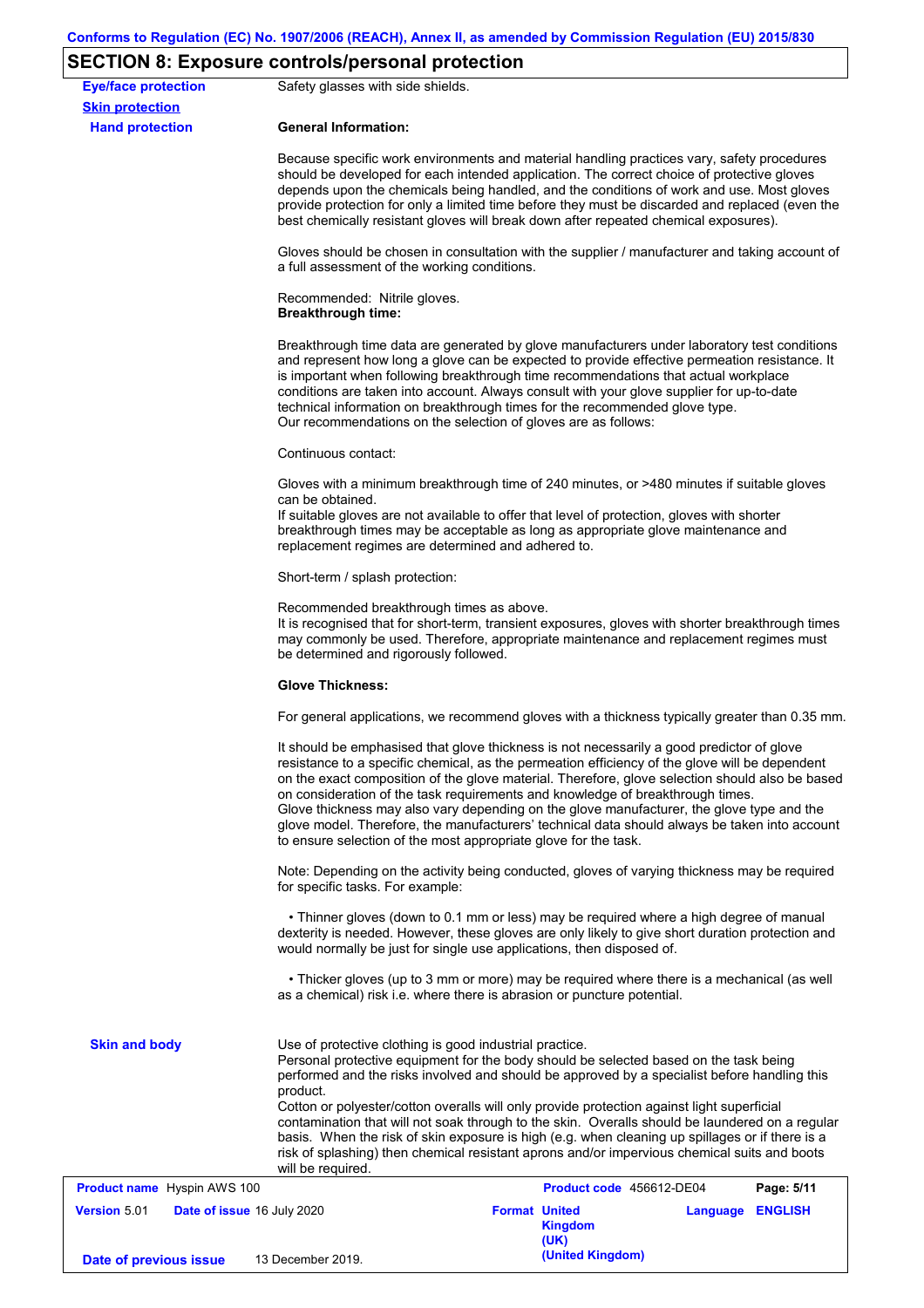## **SECTION 8: Exposure controls/personal protection**

| <b>Refer to standards:</b>                | Respiratory protection: EN 529<br>Gloves: EN 420, EN 374<br>Eye protection: EN 166<br>Filtering half-mask: EN 149<br>Filtering half-mask with valve: EN 405<br>Half-mask: EN 140 plus filter<br>Full-face mask: EN 136 plus filter<br>Particulate filters: EN 143<br>Gas/combined filters: EN 14387                           |
|-------------------------------------------|-------------------------------------------------------------------------------------------------------------------------------------------------------------------------------------------------------------------------------------------------------------------------------------------------------------------------------|
| <b>Environmental exposure</b><br>controls | Emissions from ventilation or work process equipment should be checked to ensure they<br>comply with the requirements of environmental protection legislation. In some cases, fume<br>scrubbers, filters or engineering modifications to the process equipment will be necessary to<br>reduce emissions to acceptable levels. |

## **SECTION 9: Physical and chemical properties**

**9.1 Information on basic physical and chemical properties**

| <b>Appearance</b>                                      |                                                                                                                                     |
|--------------------------------------------------------|-------------------------------------------------------------------------------------------------------------------------------------|
| <b>Physical state</b>                                  | Liquid.                                                                                                                             |
| <b>Colour</b>                                          | Amber.                                                                                                                              |
| <b>Odour</b>                                           | Oily.                                                                                                                               |
| <b>Odour threshold</b>                                 | Not available.                                                                                                                      |
| рH                                                     | Not available.                                                                                                                      |
| <b>Melting point/freezing point</b>                    | Not available.                                                                                                                      |
| Initial boiling point and boiling<br>range             | Not available.                                                                                                                      |
| <b>Pour point</b>                                      | $-24 °C$                                                                                                                            |
| <b>Flash point</b>                                     | Open cup: >205°C (>401°F) [Cleveland.]                                                                                              |
| <b>Evaporation rate</b>                                | Not available.                                                                                                                      |
| <b>Flammability (solid, gas)</b>                       | Not available.                                                                                                                      |
| <b>Upper/lower flammability or</b><br>explosive limits | Not available.                                                                                                                      |
| <b>Vapour pressure</b>                                 | Not available.                                                                                                                      |
| <b>Vapour density</b>                                  | Not available.                                                                                                                      |
| <b>Relative density</b>                                | Not available.                                                                                                                      |
| <b>Density</b>                                         | $<$ 1000 kg/m <sup>3</sup> (<1 g/cm <sup>3</sup> ) at 15 <sup>°</sup> C                                                             |
| <b>Solubility(ies)</b>                                 | insoluble in water.                                                                                                                 |
| <b>Partition coefficient: n-octanol/</b><br>water      | Not available.                                                                                                                      |
| <b>Auto-ignition temperature</b>                       | Not available.                                                                                                                      |
| <b>Decomposition temperature</b>                       | Not available.                                                                                                                      |
| <b>Viscosity</b>                                       | Kinematic: 100 mm <sup>2</sup> /s (100 cSt) at 40 $^{\circ}$ C<br>Kinematic: 11.1 mm <sup>2</sup> /s (11.1 cSt) at 100 $^{\circ}$ C |
| <b>Explosive properties</b>                            | Not available.                                                                                                                      |
| <b>Oxidising properties</b>                            | Not available.                                                                                                                      |

#### **9.2 Other information**

No additional information.

| <b>SECTION 10: Stability and reactivity</b> |                                                          |                                                                                                                                                                         |                          |          |                |  |
|---------------------------------------------|----------------------------------------------------------|-------------------------------------------------------------------------------------------------------------------------------------------------------------------------|--------------------------|----------|----------------|--|
| <b>10.1 Reactivity</b>                      |                                                          | No specific test data available for this product. Refer to Conditions to avoid and Incompatible<br>materials for additional information.                                |                          |          |                |  |
| <b>10.2 Chemical stability</b>              | The product is stable.                                   |                                                                                                                                                                         |                          |          |                |  |
| 10.3 Possibility of<br>hazardous reactions  |                                                          | Under normal conditions of storage and use, hazardous reactions will not occur.<br>Under normal conditions of storage and use, hazardous polymerisation will not occur. |                          |          |                |  |
| <b>10.4 Conditions to avoid</b>             | Avoid all possible sources of ignition (spark or flame). |                                                                                                                                                                         |                          |          |                |  |
| <b>Product name</b> Hyspin AWS 100          |                                                          |                                                                                                                                                                         | Product code 456612-DE04 |          | Page: 6/11     |  |
| <b>Version 5.01</b>                         | <b>Date of issue 16 July 2020</b>                        | <b>Format United</b>                                                                                                                                                    | <b>Kingdom</b><br>(UK)   | Language | <b>ENGLISH</b> |  |
| Date of previous issue                      | 13 December 2019.                                        |                                                                                                                                                                         | (United Kingdom)         |          |                |  |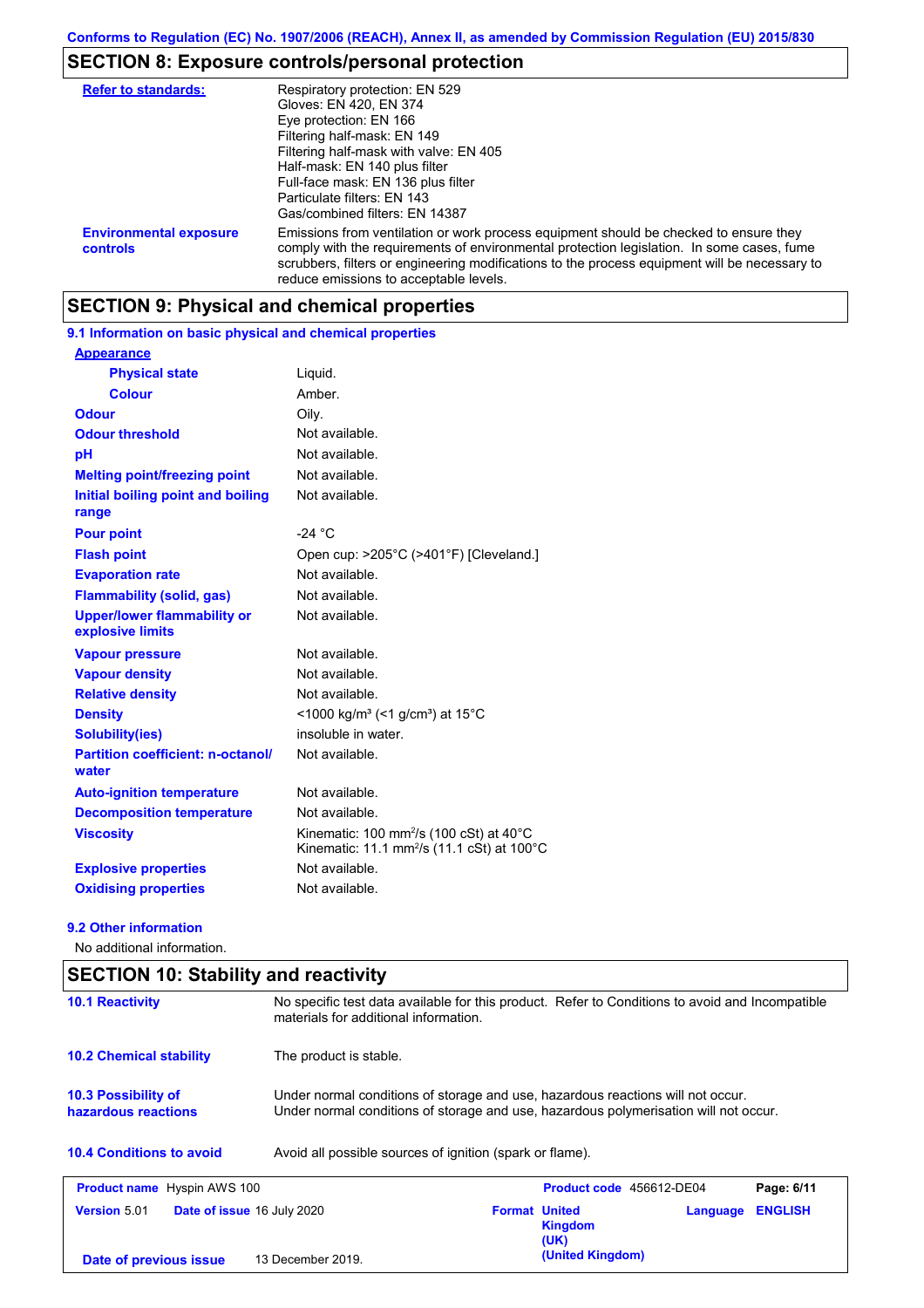| Conforms to Regulation (EC) No. 1907/2006 (REACH), Annex II, as amended by Commission Regulation (EU) 2015/830 |                                                                                                                   |  |  |
|----------------------------------------------------------------------------------------------------------------|-------------------------------------------------------------------------------------------------------------------|--|--|
| <b>SECTION 10: Stability and reactivity</b>                                                                    |                                                                                                                   |  |  |
| 10.5 Incompatible materials                                                                                    | Reactive or incompatible with the following materials: oxidising materials.                                       |  |  |
| <b>10.6 Hazardous</b><br>decomposition products                                                                | Under normal conditions of storage and use, hazardous decomposition products should not be<br>produced.           |  |  |
| <b>SECTION 11: Toxicological information</b>                                                                   |                                                                                                                   |  |  |
| 11.1 Information on toxicological effects                                                                      |                                                                                                                   |  |  |
| <b>Acute toxicity estimates</b><br>Not available.                                                              |                                                                                                                   |  |  |
| <b>Information on likely</b><br>routes of exposure                                                             | Routes of entry anticipated: Dermal, Inhalation.                                                                  |  |  |
| <b>Potential acute health effects</b>                                                                          |                                                                                                                   |  |  |
| <b>Inhalation</b>                                                                                              | Vapour inhalation under ambient conditions is not normally a problem due to low vapour<br>pressure.               |  |  |
| <b>Ingestion</b>                                                                                               | No known significant effects or critical hazards.                                                                 |  |  |
| <b>Skin contact</b>                                                                                            | Defatting to the skin. May cause skin dryness and irritation.                                                     |  |  |
| Eye contact                                                                                                    | No known significant effects or critical hazards.                                                                 |  |  |
|                                                                                                                | Symptoms related to the physical, chemical and toxicological characteristics                                      |  |  |
| <b>Inhalation</b>                                                                                              | No specific data.                                                                                                 |  |  |
| <b>Ingestion</b>                                                                                               | No specific data.                                                                                                 |  |  |
| <b>Skin contact</b>                                                                                            | Adverse symptoms may include the following:<br>irritation<br>dryness<br>cracking                                  |  |  |
| <b>Eye contact</b>                                                                                             | No specific data.                                                                                                 |  |  |
|                                                                                                                | Delayed and immediate effects as well as chronic effects from short and long-term exposure                        |  |  |
| <b>Inhalation</b>                                                                                              | Overexposure to the inhalation of airborne droplets or aerosols may cause irritation of the<br>respiratory tract. |  |  |
| <b>Ingestion</b>                                                                                               | Ingestion of large quantities may cause nausea and diarrhoea.                                                     |  |  |
| <b>Skin contact</b>                                                                                            | Prolonged or repeated contact can defat the skin and lead to irritation and/or dermatitis.                        |  |  |
| <b>Eye contact</b>                                                                                             | Potential risk of transient stinging or redness if accidental eye contact occurs.                                 |  |  |
| <b>Potential chronic health effects</b>                                                                        |                                                                                                                   |  |  |
| <b>General</b>                                                                                                 | No known significant effects or critical hazards.                                                                 |  |  |
| <b>Carcinogenicity</b>                                                                                         | No known significant effects or critical hazards.                                                                 |  |  |
| <b>Mutagenicity</b>                                                                                            | No known significant effects or critical hazards.                                                                 |  |  |
| <b>Developmental effects</b>                                                                                   | No known significant effects or critical hazards.                                                                 |  |  |
| <b>Fertility effects</b>                                                                                       | No known significant effects or critical hazards.                                                                 |  |  |

## **SECTION 12: Ecological information**

#### **12.1 Toxicity**

**Environmental hazards** Not classified as dangerous

### **12.2 Persistence and degradability**

Expected to be biodegradable.

#### **12.3 Bioaccumulative potential**

This product is not expected to bioaccumulate through food chains in the environment.

| <b>12.4 Mobility in soil</b>                                  |                                                                      |
|---------------------------------------------------------------|----------------------------------------------------------------------|
| <b>Soil/water partition</b><br>coefficient (K <sub>oc</sub> ) | Not available.                                                       |
| <b>Mobility</b>                                               | Spillages may penetrate the soil causing ground water contamination. |

#### **12.5 Results of PBT and vPvB assessment**

Product does not meet the criteria for PBT or vPvB according to Regulation (EC) No. 1907/2006, Annex XIII.

| <b>Product name</b> Hyspin AWS 100 |                                   | Product code 456612-DE04 |                      | Page: 7/11             |                         |  |
|------------------------------------|-----------------------------------|--------------------------|----------------------|------------------------|-------------------------|--|
| <b>Version 5.01</b>                | <b>Date of issue 16 July 2020</b> |                          | <b>Format United</b> | <b>Kingdom</b><br>(UK) | <b>Language ENGLISH</b> |  |
| Date of previous issue             |                                   | 13 December 2019.        |                      | (United Kingdom)       |                         |  |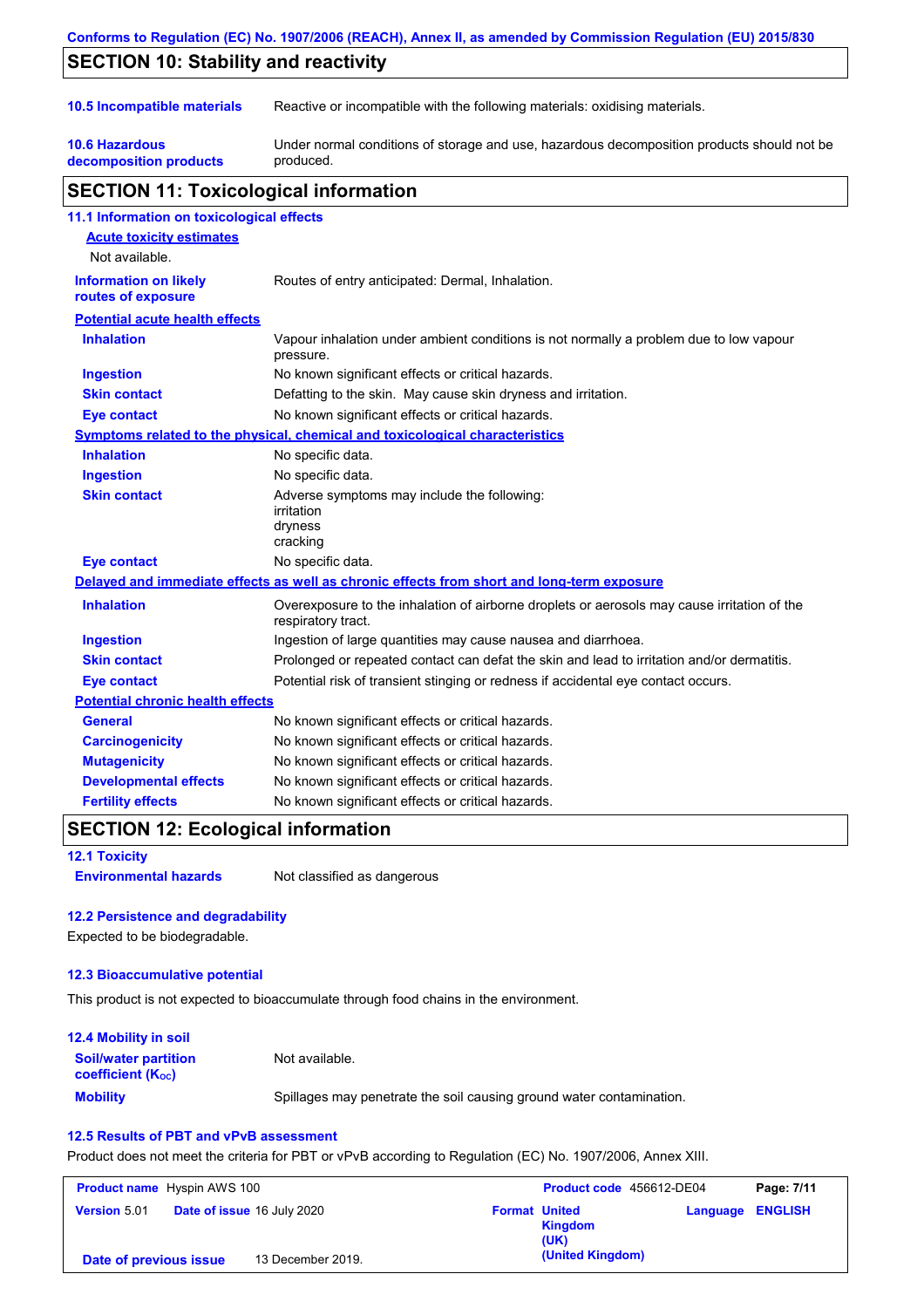## **SECTION 12: Ecological information**

#### **12.6 Other adverse effects**

**Other ecological information**

Spills may form a film on water surfaces causing physical damage to organisms. Oxygen transfer could also be impaired.

## **SECTION 13: Disposal considerations**

#### **13.1 Waste treatment methods**

#### **Product**

**Methods of disposal**

Where possible, arrange for product to be recycled. Dispose of via an authorised person/ licensed waste disposal contractor in accordance with local regulations.

Where possible, arrange for product to be recycled. Dispose of via an authorised person/

## **Hazardous waste** Yes.

| European waste catalogue (EWC) |                                              |  |  |  |
|--------------------------------|----------------------------------------------|--|--|--|
| Waste code                     | <b>Waste designation</b>                     |  |  |  |
| $130110*$                      | mineral based non-chlorinated hydraulic oils |  |  |  |

However, deviation from the intended use and/or the presence of any potential contaminants may require an alternative waste disposal code to be assigned by the end user.

#### **Packaging**

**Methods of disposal**

| licensed waste disposal contractor in accordance with local regulations. |                                                                                                                                                                                                                                         |  |  |  |
|--------------------------------------------------------------------------|-----------------------------------------------------------------------------------------------------------------------------------------------------------------------------------------------------------------------------------------|--|--|--|
| <b>Waste code</b>                                                        | European waste catalogue (EWC)                                                                                                                                                                                                          |  |  |  |
| 15 01 10*                                                                | packaging containing residues of or contaminated by hazardous substances                                                                                                                                                                |  |  |  |
| <b>Special precautions</b>                                               | This material and its container must be disposed of in a safe way. Empty containers or liners<br>may retain some product residues. Avoid dispersal of spilt material and runoff and contact with<br>soil, waterways, drains and sewers. |  |  |  |
| <b>References</b>                                                        | Commission 2014/955/EU<br>Directive 2008/98/EC                                                                                                                                                                                          |  |  |  |

### **SECTION 14: Transport information**

|                                           | <b>ADR/RID</b> | <b>ADN</b>     | <b>IMDG</b>    | <b>IATA</b>    |  |  |
|-------------------------------------------|----------------|----------------|----------------|----------------|--|--|
| 14.1 UN number                            | Not regulated. | Not regulated. | Not regulated. | Not regulated. |  |  |
| 14.2 UN proper<br>shipping name           |                |                |                |                |  |  |
| <b>14.3 Transport</b><br>hazard class(es) |                |                |                |                |  |  |
| 14.4 Packing<br>group                     |                |                |                |                |  |  |
| 14.5<br><b>Environmental</b><br>hazards   | No.            | No.            | No.            | No.            |  |  |
| <b>Additional</b><br>information          |                |                |                |                |  |  |

**14.6 Special precautions for user** Not available.

**14.7 Transport in bulk according to Annex II of Marpol and the IBC Code**

Not available.

| <b>Product name</b> Hyspin AWS 100                       | Product code 456612-DE04                |          | Page: 8/11     |
|----------------------------------------------------------|-----------------------------------------|----------|----------------|
| <b>Date of issue 16 July 2020</b><br><b>Version 5.01</b> | <b>Format United</b><br>Kingdom<br>(UK) | Language | <b>ENGLISH</b> |
| 13 December 2019.<br>Date of previous issue              | (United Kingdom)                        |          |                |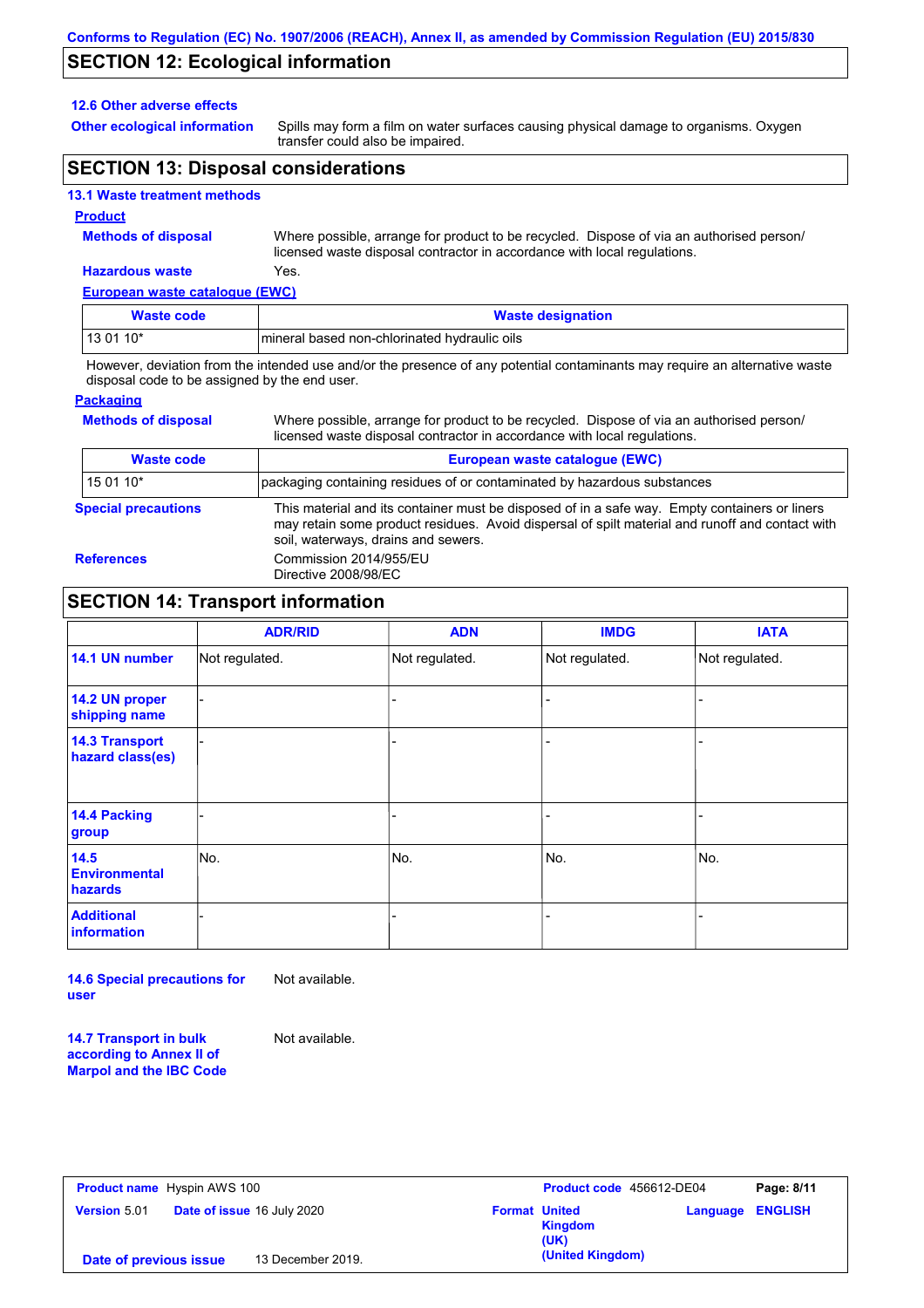# **SECTION 15: Regulatory information**

|                                                                 | 15.1 Safety, health and environmental regulations/legislation specific for the substance or mixture                            |
|-----------------------------------------------------------------|--------------------------------------------------------------------------------------------------------------------------------|
| EU Regulation (EC) No. 1907/2006 (REACH)                        |                                                                                                                                |
| <b>Annex XIV - List of substances subject to authorisation</b>  |                                                                                                                                |
| <b>Annex XIV</b>                                                |                                                                                                                                |
| None of the components are listed.                              |                                                                                                                                |
| <b>Substances of very high concern</b>                          |                                                                                                                                |
| None of the components are listed.                              |                                                                                                                                |
| <b>Other regulations</b>                                        |                                                                                                                                |
| <b>REACH Status</b>                                             | The company, as identified in Section 1, sells this product in the EU in compliance with the<br>current requirements of REACH. |
| <b>United States inventory</b><br>(TSCA 8b)                     | All components are active or exempted.                                                                                         |
| <b>Australia inventory (AICS)</b>                               | All components are listed or exempted.                                                                                         |
| <b>Canada inventory</b>                                         | All components are listed or exempted.                                                                                         |
| <b>China inventory (IECSC)</b>                                  | All components are listed or exempted.                                                                                         |
| <b>Japan inventory (ENCS)</b>                                   | All components are listed or exempted.                                                                                         |
| <b>Korea inventory (KECI)</b>                                   | All components are listed or exempted.                                                                                         |
| <b>Philippines inventory</b><br>(PICCS)                         | All components are listed or exempted.                                                                                         |
| <b>Taiwan Chemical</b><br><b>Substances Inventory</b><br>(TCSI) | All components are listed or exempted.                                                                                         |
| Ozone depleting substances (1005/2009/EU)<br>Not listed.        |                                                                                                                                |
| Prior Informed Consent (PIC) (649/2012/EU)                      |                                                                                                                                |
| Not listed.                                                     |                                                                                                                                |
| <b>EU - Water framework directive - Priority substances</b>     |                                                                                                                                |
| Mone of the components are listed.                              |                                                                                                                                |
| <b>Seveso Directive</b>                                         |                                                                                                                                |
|                                                                 |                                                                                                                                |

This product is not controlled under the Seveso Directive.

| <b>15.2 Chemical safety</b> | A Chemical Safety Assessment has been carried out for one or more of the substances within  |
|-----------------------------|---------------------------------------------------------------------------------------------|
| assessment                  | this mixture. A Chemical Safety Assessment has not been carried out for the mixture itself. |

# **SECTION 16: Other information**

| <b>Abbreviations and acronyms</b>                 | ADN = European Provisions concerning the International Carriage of Dangerous Goods by                                                                            |                                                                               |                          |          |                |                                                                                                                                                                           |  |  |  |  |
|---------------------------------------------------|------------------------------------------------------------------------------------------------------------------------------------------------------------------|-------------------------------------------------------------------------------|--------------------------|----------|----------------|---------------------------------------------------------------------------------------------------------------------------------------------------------------------------|--|--|--|--|
|                                                   | Inland Waterway                                                                                                                                                  |                                                                               |                          |          |                |                                                                                                                                                                           |  |  |  |  |
|                                                   | ADR = The European Agreement concerning the International Carriage of Dangerous Goods by                                                                         |                                                                               |                          |          |                |                                                                                                                                                                           |  |  |  |  |
|                                                   | Road                                                                                                                                                             |                                                                               |                          |          |                |                                                                                                                                                                           |  |  |  |  |
|                                                   | ATE = Acute Toxicity Estimate<br><b>BCF</b> = Bioconcentration Factor                                                                                            |                                                                               |                          |          |                |                                                                                                                                                                           |  |  |  |  |
|                                                   | CAS = Chemical Abstracts Service<br>CLP = Classification, Labelling and Packaging Regulation [Regulation (EC) No. 1272/2008]<br>CSA = Chemical Safety Assessment |                                                                               |                          |          |                |                                                                                                                                                                           |  |  |  |  |
|                                                   |                                                                                                                                                                  |                                                                               |                          |          |                | CSR = Chemical Safety Report                                                                                                                                              |  |  |  |  |
|                                                   |                                                                                                                                                                  |                                                                               |                          |          |                | DMEL = Derived Minimal Effect Level<br>DNEL = Derived No Effect Level<br>EINECS = European Inventory of Existing Commercial chemical Substances<br>ES = Exposure Scenario |  |  |  |  |
|                                                   |                                                                                                                                                                  |                                                                               |                          |          |                |                                                                                                                                                                           |  |  |  |  |
|                                                   |                                                                                                                                                                  | EUH statement = CLP-specific Hazard statement                                 |                          |          |                |                                                                                                                                                                           |  |  |  |  |
|                                                   |                                                                                                                                                                  | EWC = European Waste Cataloque                                                |                          |          |                |                                                                                                                                                                           |  |  |  |  |
|                                                   |                                                                                                                                                                  | GHS = Globally Harmonized System of Classification and Labelling of Chemicals |                          |          |                |                                                                                                                                                                           |  |  |  |  |
|                                                   | IATA = International Air Transport Association                                                                                                                   |                                                                               |                          |          |                |                                                                                                                                                                           |  |  |  |  |
|                                                   | IBC = Intermediate Bulk Container                                                                                                                                |                                                                               |                          |          |                |                                                                                                                                                                           |  |  |  |  |
|                                                   | <b>IMDG = International Maritime Dangerous Goods</b>                                                                                                             |                                                                               |                          |          |                |                                                                                                                                                                           |  |  |  |  |
|                                                   | LogPow = logarithm of the octanol/water partition coefficient<br>MARPOL = International Convention for the Prevention of Pollution From Ships, 1973 as           |                                                                               |                          |          |                |                                                                                                                                                                           |  |  |  |  |
|                                                   | modified by the Protocol of 1978. ("Marpol" = marine pollution)                                                                                                  |                                                                               |                          |          |                |                                                                                                                                                                           |  |  |  |  |
|                                                   | OECD = Organisation for Economic Co-operation and Development                                                                                                    |                                                                               |                          |          |                |                                                                                                                                                                           |  |  |  |  |
| <b>Product name</b> Hyspin AWS 100                |                                                                                                                                                                  |                                                                               | Product code 456612-DE04 |          | Page: 9/11     |                                                                                                                                                                           |  |  |  |  |
| <b>Version 5.01</b><br>Date of issue 16 July 2020 |                                                                                                                                                                  | <b>Format United</b>                                                          |                          | Language | <b>ENGLISH</b> |                                                                                                                                                                           |  |  |  |  |
|                                                   |                                                                                                                                                                  |                                                                               | <b>Kingdom</b>           |          |                |                                                                                                                                                                           |  |  |  |  |
|                                                   |                                                                                                                                                                  |                                                                               | (UK)                     |          |                |                                                                                                                                                                           |  |  |  |  |
| Date of previous issue                            | 13 December 2019.                                                                                                                                                |                                                                               | (United Kingdom)         |          |                |                                                                                                                                                                           |  |  |  |  |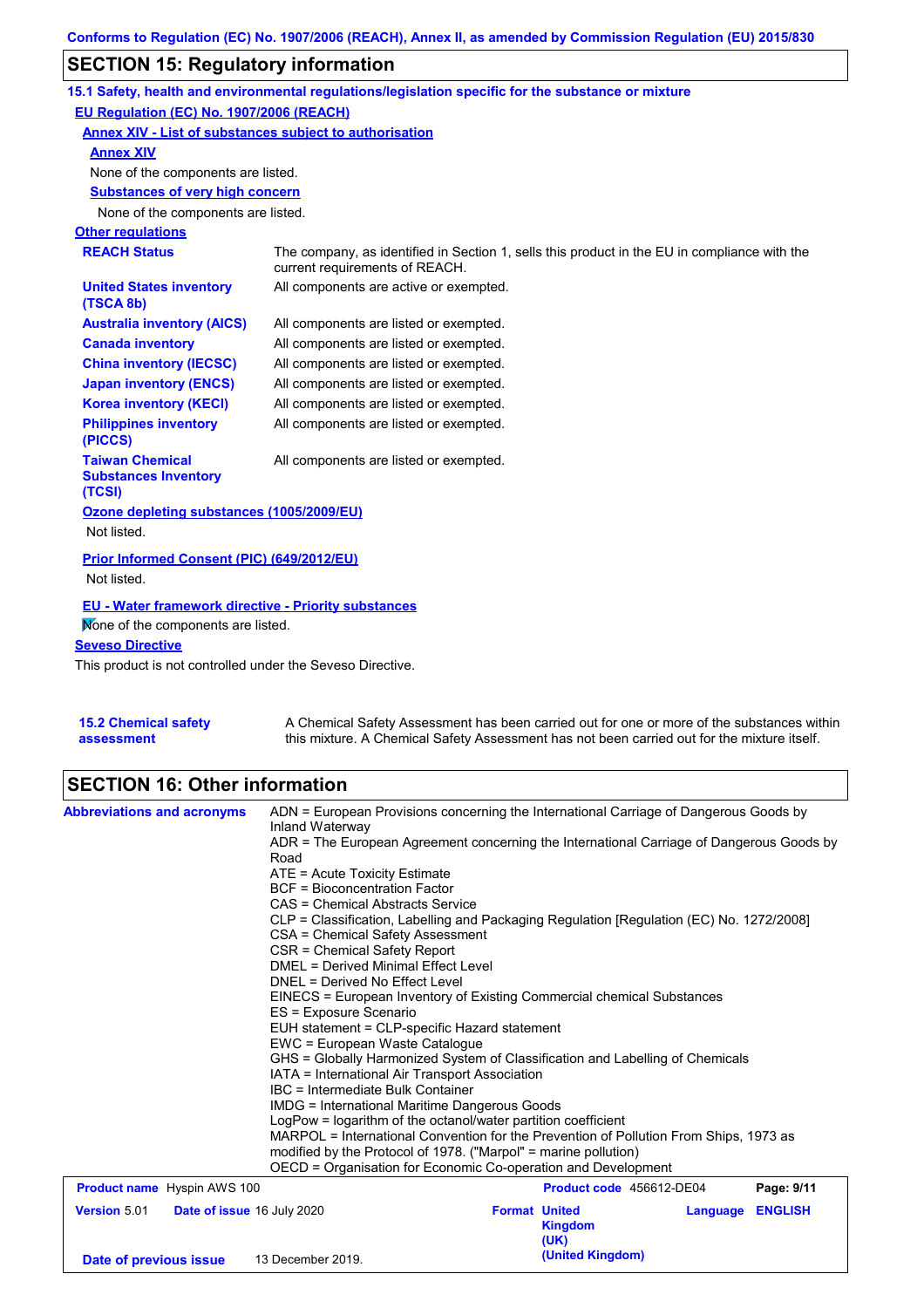### **SECTION 16: Other information**

PBT = Persistent, Bioaccumulative and Toxic PNEC = Predicted No Effect Concentration REACH = Registration, Evaluation, Authorisation and Restriction of Chemicals Regulation [Regulation (EC) No. 1907/2006] RID = The Regulations concerning the International Carriage of Dangerous Goods by Rail RRN = REACH Registration Number SADT = Self-Accelerating Decomposition Temperature SVHC = Substances of Very High Concern STOT-RE = Specific Target Organ Toxicity - Repeated Exposure STOT-SE = Specific Target Organ Toxicity - Single Exposure TWA = Time weighted average UN = United Nations UVCB = Complex hydrocarbon substance VOC = Volatile Organic Compound vPvB = Very Persistent and Very Bioaccumulative Varies = may contain one or more of the following 64741-88-4 / RRN 01-2119488706-23, 64741-89-5 / RRN 01-2119487067-30, 64741-95-3 / RRN 01-2119487081-40, 64741-96-4/ RRN 01-2119483621-38, 64742-01-4 / RRN 01-2119488707-21, 64742-44-5 / RRN 01-2119985177-24, 64742-45-6, 64742-52-5 / RRN 01-2119467170-45, 64742-53-6 / RRN 01-2119480375-34, 64742-54-7 / RRN 01-2119484627-25, 64742-55-8 / RRN 01-2119487077-29, 64742-56-9 / RRN 01-2119480132-48, 64742-57-0 / RRN 01-2119489287-22, 64742-58-1, 64742-62-7 / RRN 01-2119480472-38, 64742-63-8, 64742-65-0 / RRN 01-2119471299-27, 64742-70-7 / RRN 01-2119487080-42, 72623-85-9 / RRN 01-2119555262-43, 72623-86-0 / RRN 01-2119474878-16, 72623-87-1 / RRN 01-2119474889-13

#### **Procedure used to derive the classification according to Regulation (EC) No. 1272/2008 [CLP/GHS]**

| <b>Classification</b>                                  |                            | <b>Justification</b> |  |  |
|--------------------------------------------------------|----------------------------|----------------------|--|--|
| Not classified.                                        |                            |                      |  |  |
| <b>Full text of abbreviated H</b><br><b>statements</b> | Not applicable.            |                      |  |  |
| <b>Full text of classifications</b><br>[CLP/GHS]       | Not applicable.            |                      |  |  |
| <b>History</b>                                         |                            |                      |  |  |
| Date of issue/ Date of<br><b>revision</b>              | 16/07/2020.                |                      |  |  |
| Date of previous issue                                 | 13/12/2019.                |                      |  |  |
| <b>Prepared by</b>                                     | <b>Product Stewardship</b> |                      |  |  |

#### **Indicates information that has changed from previously issued version.**

#### **Notice to reader**

All reasonably practicable steps have been taken to ensure this data sheet and the health, safety and environmental information contained in it is accurate as of the date specified below. No warranty or representation, express or implied is made as to the accuracy or completeness of the data and information in this data sheet.

The data and advice given apply when the product is sold for the stated application or applications. You should not use the product other than for the stated application or applications without seeking advice from BP Group.

It is the user's obligation to evaluate and use this product safely and to comply with all applicable laws and regulations. The BP Group shall not be responsible for any damage or injury resulting from use, other than the stated product use of the material, from any failure to adhere to recommendations, or from any hazards inherent in the nature of the material. Purchasers of the product for supply to a third party for use at work, have a duty to take all necessary steps to ensure that any person handling or using the product is provided with the information in this sheet. Employers have a duty to tell employees and others who may be affected of any hazards described in this sheet and of any precautions that should be taken. You can contact the BP Group to ensure that this document is the most current available. Alteration of this document is strictly prohibited.

| <b>Product name</b> Hyspin AWS 100                       |                   |                      | Product code 456612-DE04 |          | Page: 10/11    |
|----------------------------------------------------------|-------------------|----------------------|--------------------------|----------|----------------|
| <b>Date of issue 16 July 2020</b><br><b>Version 5.01</b> |                   | <b>Format United</b> | Kingdom<br>(UK)          | Language | <b>ENGLISH</b> |
| Date of previous issue                                   | 13 December 2019. |                      | (United Kingdom)         |          |                |